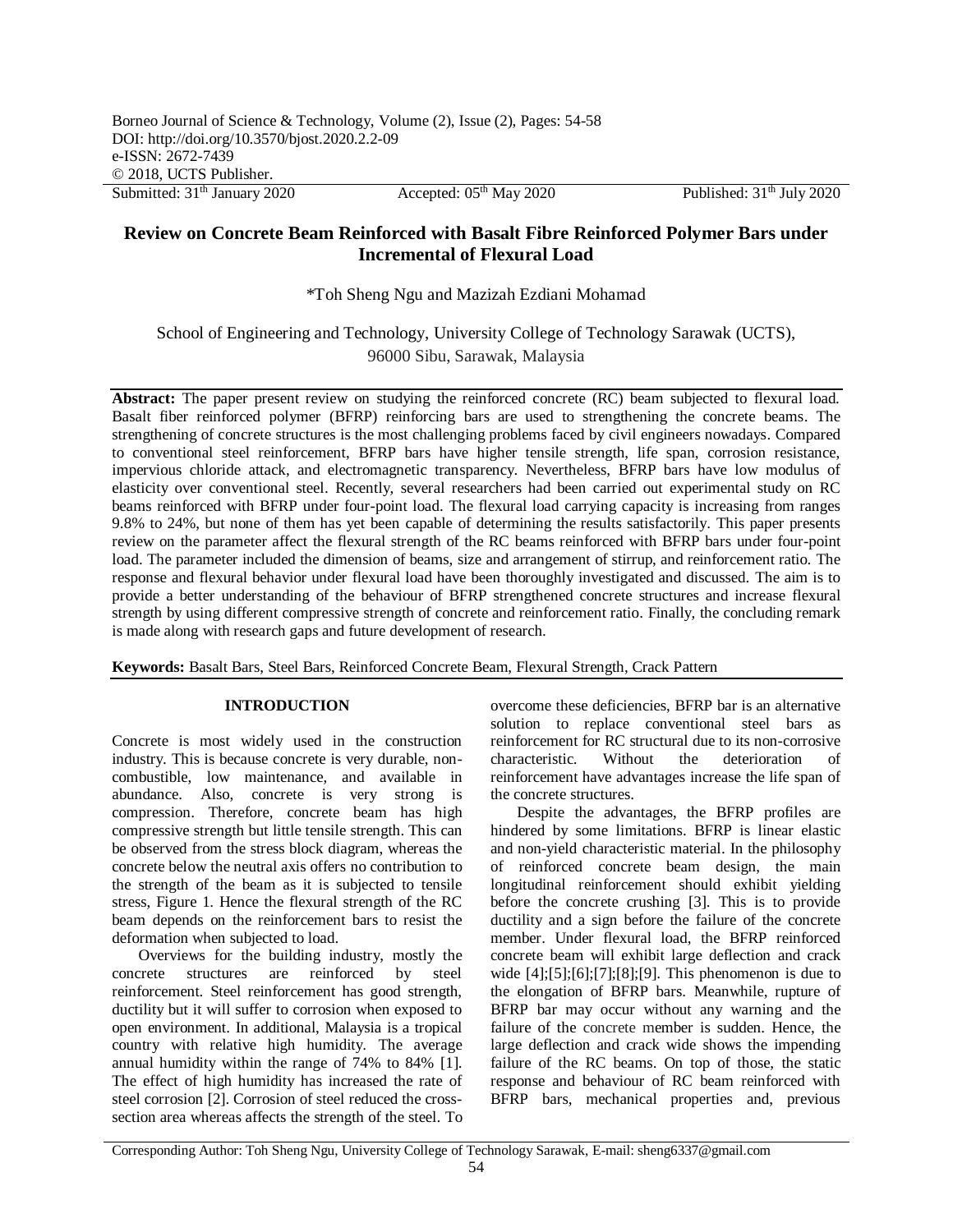

experimental are explained and summarized in this paper.

Figure 1: Section and Stress Block Diagram

## **Stress Block**

## **METHOD**

This paper provides strength and performance of BFRP concrete beam, flexural crack pattern, and reinforcement ratio through literature studies. The experimental is carried out by using the four-point static load test. The flexural load is increased until the failure of the RC beam. The experimental data of researchers are reported and discussed. Subsequently, review the parameter that influences the load-carrying capacity, deflection, and flexural strength. The results are used to evaluate the efficiency of BFRP bars as internal reinforcement for reinforced concrete beams.

#### **BFRP**

Basalt is magmatic rock, normally in dark-colour. The production process of basalt filament is much simple compared to other FRP filament. First of all, the quarried basalt rock is ruched and washed. Then, the crushed basalt rock is heated under melting temperature in range 1400°C to 1500°C without adding additives [4, 10]. The molten basalt is extruded through small nozzle to produce basalt fibre filaments. The filaments are bonded with polymeric compound to manufacture BFRP bars with lightweight, high tensile strength, and non-corrosive. Also, Fazio *et al.* [10] have reported the manufacture of basalt fibre is about a third energy saving compared to the conventional steel reinforcement. Reducing energy demands also reduce the emissions of  $CO<sub>2</sub>$  into the atmosphere.

In addition, the BFRP bar is about three time tensile strength compared to steel bar [11]. Behaviour of BFRP bar is linear-elastic up until failure. Thus, BFRP bar can achieve higher tensile strength. Buts, BFRP bar will rupture and slitting of fibre when experience tensile force larger than the tensile strength.

Besides, the elastic modulus of BFRP bars is about onequarter of the steel reinforcement (50 GPa compared to 200 GPa).

Apart from that, like steel reinforcement, BFRP bar can manufacture with bends, Figure 2. But, BFRP bars are non-ductile material and lack of plastic behaviour. Therefore, BFRP bars are difficult to bend onsite. Besides, fib 2007 [12] reported that the bend region will decrease strength up to 40% to 50% compare to the straight BFRP bar.

The development of BFRP bar has become a valuable choice to replace steel bar due to its hightemperature [13];[14], environmentally friendly [15], and usable under very low temperature (about -200°C) [16];[17]. BFRP also perform better in alkaline and acidic environments [18];[19]. Moreover, the challenges in strengthening of the RC beam by using BFRP bars are constructability, building operations, and budget.



Figure 2: BFRP Bars Fabricated with Bend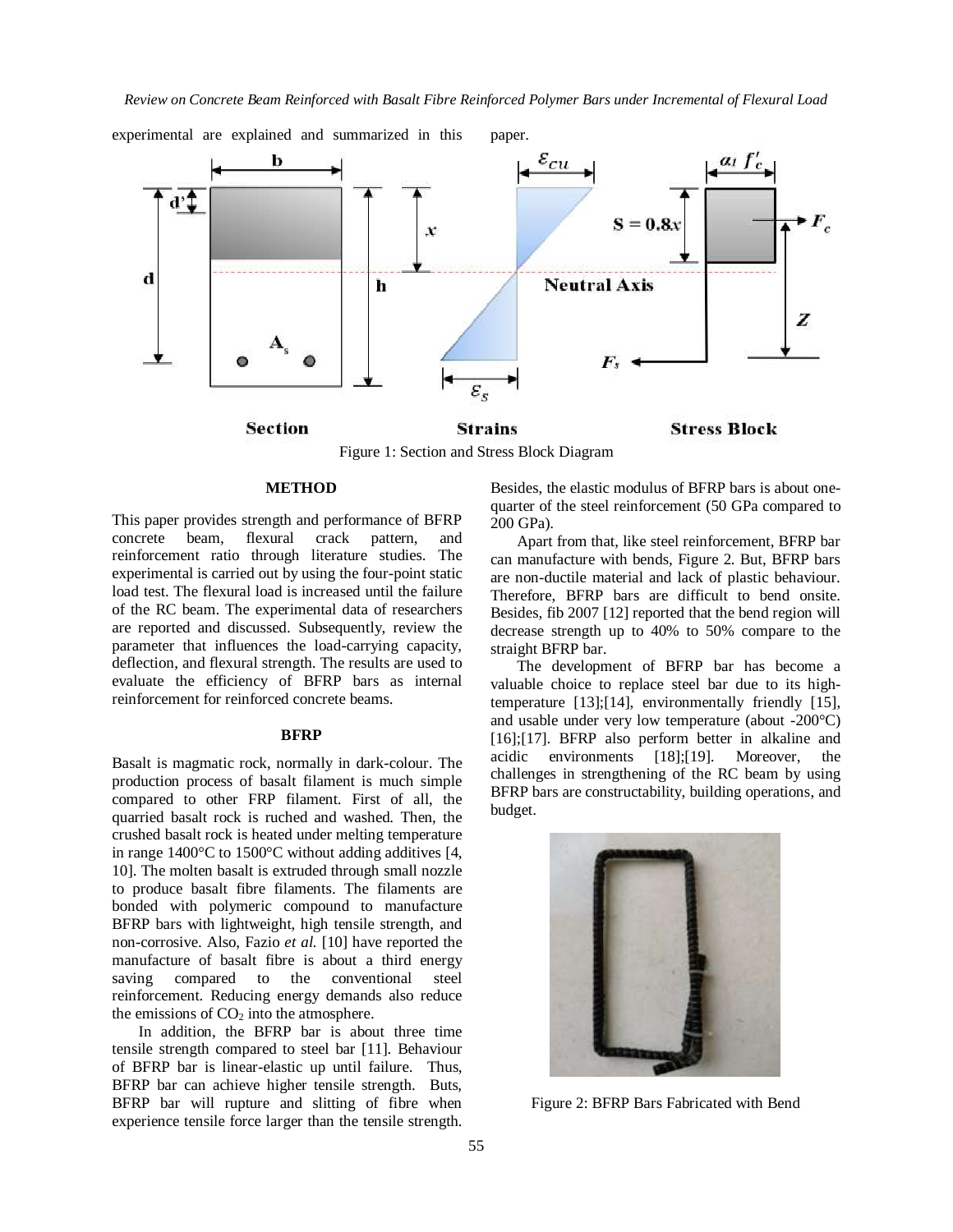#### **LITERATURE REVIEW**

Urbanski *et al.* [5] experimentally tested the flexural performance of BFRP beam under four-point load. To perform the tests, three BFRP and three steel RC beams were conducted. All the RC beams with dimension of 80 mm  $\times$  140 mm  $\times$  1200 mm. The beams were reinforced with 8m longitudinal reinforcement and stirrups. The reinforcements were protruded on both sides. This purposed was to measure the slip during the test. Stirrup and longitudinal bar at the middle region of the RC beam was omitted. BFRP concrete beam exhibited crack propagation in middle and slopping crack toward the support. The fact that shear links were omitted, allowed the beam to be subjected to bending. Authors reported that RC beams failure was caused by the shear crack from the support. Also, the authors claimed the crack width was 4 times higher in BFRP beams. The average ultimate load for BFRP beam was 46.7 kN while steel RC beams were 37.6 kN and were on average 24% higher. They found the BFRP beams flexural capacity was only 7.8 kNm. This was almost two times lower than the theoretical flexural capacity, 14.25 kNm.

Rudžinskis *et al.* [6] investigate the flexural performance of four RC beams under four-point load. One beam as a reference specimen whereas reinforced with steel bars. Three beams were manufactured with different parameter such as bottom basalt bars lapped with steel L bars and not anchored ends. The theoretical load for BFRP reinforced concrete beams was 87.135 kN while the experimental load was 97.926 kN, 85.624 kN, and 80.549 kN respectively. However, the theoretical load for steel RC beam was 45.302 kN while the experimental load was 84.13 kN. Also, the theoretical values for deflection were higher than the experimental values. The values were different in range 9.80 % to 15.70%. Furthermore, the experimental result showed that BFRP with the anchored end slightly decreases the RC beams deflection. The authors stated the BFRP beams failure was caused by the BFRP tension bar "snapped" and basalt spiral strands are deboning from longitudinal strands. The BFRP rebar slippage phenomenon was not occurring in this experimental study.

Nandhini *et al*. [7] conducted research work on RC beam by using steel and BFRP bars. Beam specimens with 7000 mm in length and 150 mm in width and height. The beam specimens were tested under flexural load. Three beam specimens were manufactured and reinforced with steel rods, hybrid rods, and BFRP rods, respectively. Ultimate load for steel beam was 97.9KN, BFRP beam was 106.2KN and the hybrid beam was 111KN. The deflection was relatively small for this large-scale beam specimens. Ultimate deflection for steel, BFRP, and hybrid beam was 1.57 mm, 3.57 mm

and 1.63 mm, respectively. In addition, the authors reported that the BFRP beam was 1.13 times higher in strength than steel RC beam.

Elgabbas *et al*. [8] experimentally investigate the ribbed BFRP bars as reinforcement for RC beams. Eight RC beams were manufactured with cross section 200 mm  $\times$  300 mm  $\times$  3100 mm (b  $\times$  h  $\times$  L). Six BFRP beams were reinforced with 8 mm, 12 mm, and 16 mm bar diameter respectively. Two reference beams were fabricated with 10 mm and 15 mm steel bars. To increase the performance of flexural behaviour under load, the shear reinforcements were omitted in the bending moment region. Besides, authors increased BFRP reinforcement ratio and compared to actual concrete strength (balance reinforcement ratio). Furthermore, they found the flexural cracks were vertical, perpendicular toward the load concentred region. As the reinforcement ratio increased, the deflection and crack width were decreased. Buts more small cracks were propagation at middle region towards the supports. Also, the BFRP reinforced concrete beam designed as over reinforcement section will fail due to concrete crushing. Authors reported that the ultimate capacity for 8mm BFRP beams increased by 10.3% when reinforcement ratio increased by 0.3%. Meanwhile, for 12 mm BFRP beams the ultimate load increase by 43.13% with two time increase the reinforcement ratio. The 16 mm BFRP beams increased by 17.67% compared to reference beams. No signs of slippage of the BFRP longitudinal bars under flexural load.

Sunny *et al*. [9] carried out research works on BFRP beams under three-point load. Twelve RC beams were fabricated with dimension 150 mm  $\times$  200 mm  $\times$ 1000 mm (w  $\times$  h  $\times$  L). Four groups with three specimens with varying number of reinforcements were tested. Group one (group A) beam specimens reinforced with two 8mm BFRP longitudinal main bars and group B reinforced with three 8mm BFRP longitudinal main bars. The similar parameters are applied to steel RC beam (Group C and D). Furthermore, the BFRP beams performed higher ultimate load than steel RC beams. The ultimate load for RC beam reinforced using two and three BFRP bars were 100.33 kN and 110.33 kN, respectively. Meanwhile, the ultimate load for RC beam reinforced using two and three steel reinforcements were 86.33 kN and 97 kN, respectively. Authors reported the flexural load for BFRP concrete beams reinforced with two tendons bar improved by 16.22% compared to steel RC beams. Furthermore, for three tendon bars, the BFRP beams flexural load improved by 13.74% compared to steel RC beams. Also, authors claimed the deflection caused by the flexural load is more in basalt reinforced beam than steel reinforced beams.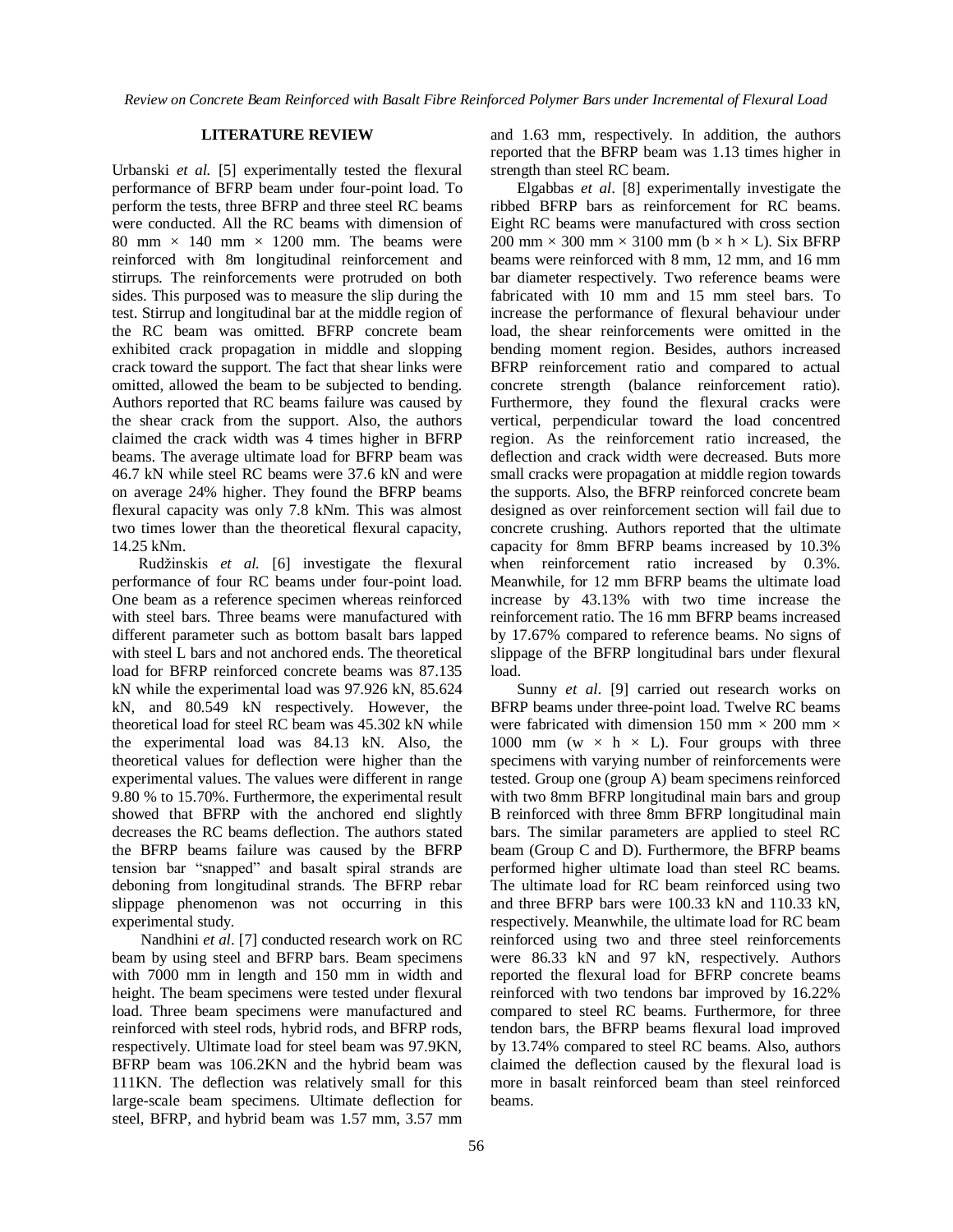*Review on Concrete Beam Reinforced with Basalt Fibre Reinforced Polymer Bars under Incremental of Flexural Load*

### **RESEARCH GAP**

Based on the finding and current studies, most of the researchers investigate the behavior of concrete beams by using static loading. In reality, the reinforced beam may subject to kinetic energy or impact energy. Therefore, it is significant to investigate and understand the behavior and performance of BFRP RC beams under impact loading by varying the amount of reinforcement ratio or concrete strength. Meanwhile, this can provide a comparison between dynamic moment capacities and static moment capacities.

Furthermore, experimental study requires extremely stringent quality control and assurance through every process to obtain precise and accurate data. Human error and even deviations in materials can have a significant effect on the results. Hence, the finite element model (FEM) can be performed to test the accuracy of the current experimental results.

The analytical models could be performed to reduce the percentage of the error to predict the flexural strength of BFRP RC beams. Hence, the behavior would be more realistic to an actual beam typically used in practice.

The recommendations for future research areas include:-

- 1) Investigate the behavior of BFRP RC beams under incremental of static and dynamic load.
- 2) Investigate the serviceability and structural performance of BFRP RC beams by using different types of concrete, such as normal and high-strength, high-performance, selfconsolidating concrete and light-weight concrete.
- 3) Investigate various types of fibres including carbon, aramid and basalt fibres into the study to analyse the structural behaviour and response of FRP RC beams
- 4) Validate the experimental results of BFRP RC beams under static and dynamic load by using finite element modeling. FE simulations can be used to further explore and improve understanding of the behavior of BFRP RC beams.
- 5) The analytical model developed to describe the flexural strength of BFRP RC beam. The model is to be validated using the experimental results and previous studies.

## **CONCLUSION**

BFRP is considered as a green material and has illustrated to be a promising material for developing the infrastructure sustainability in RC members. In this paper, experimental studies are reviewed to develop a better understanding of basalt fibre-reinforced polymer reinforcing bars and their structural performance in concrete members. The major conclusions from the literature review are as follow:

- 1. BFRP bars tend to brittle, with little or no ductility. BFRP bars are low elastic modulus and non-yield characteristic
- 2. The flexural load for the BFRP beams increased compared to the reference beam or control beam.
- 3. The over-reinforced BFRP reinforced concrete beam provide more "ductile" response as the beam fail due to concrete crushing rather than rupture of BFRP bars.
- 4. The crack pattern of BFRP beam was similar to steel RC beam. Buts, the behaviour of crack in BFRP beam was totally different to steel RC beam.
- 5. Deflection for BFRP beams was twice or three times higher than steel RC beam. As a result, BFRP beam exhibited large deformation and crack width.
- 6. FRP bars with the anchored end reduced the BFRP beam ultimate deflection
- 7. Reinforcement ratio increased ultimate load by 10.3% to 43.13% for BFRP beam.
- 8. Omitted the stirrup at the moment region to omit the effect of the factor on flexural behaviour.

### **ACKNOWLEDGMENT**

This paper was funded by the Civil Engineering Department at University College of Technology Sarawak.

#### **REFERENCE**

- [1] Jamaludin, N. & Izma, N., 2015. Thermal Comfort of Residential Building in Malaysia at Different Micro-Climates. Procedia - Social and Behavioral Sciences, 170, pp.613–623.
- [2] Nagata, R., Tachibana, S. and Aso, T. (2020) 'the Influence of Temperature and Humidity on Rust Growth on Weathering Steel', Proceedings of International Structural Engineering and **Construction**
- [3] American Concrete Institute (ACI) Committee 440. (2015). "Guide for the Design and Construction of Structural Concrete Reinforced with Fiber-Reinforced Polymer (FRP) Bars". American Concrete Institute, ACI 440.1R-15, Farmington Hills, Michigan, USA
- [4] Gohnert, M., Van Gool, R. & Benjamin, M. (2014) 'BFRP reinforced in concrete beams in flexure', The Structural Engineer, pp. 38-43
- [5] Urbanski, M., Lapko, A. & Garbacz, A., 2013. Investigation on Concrete Beams Reinforced with